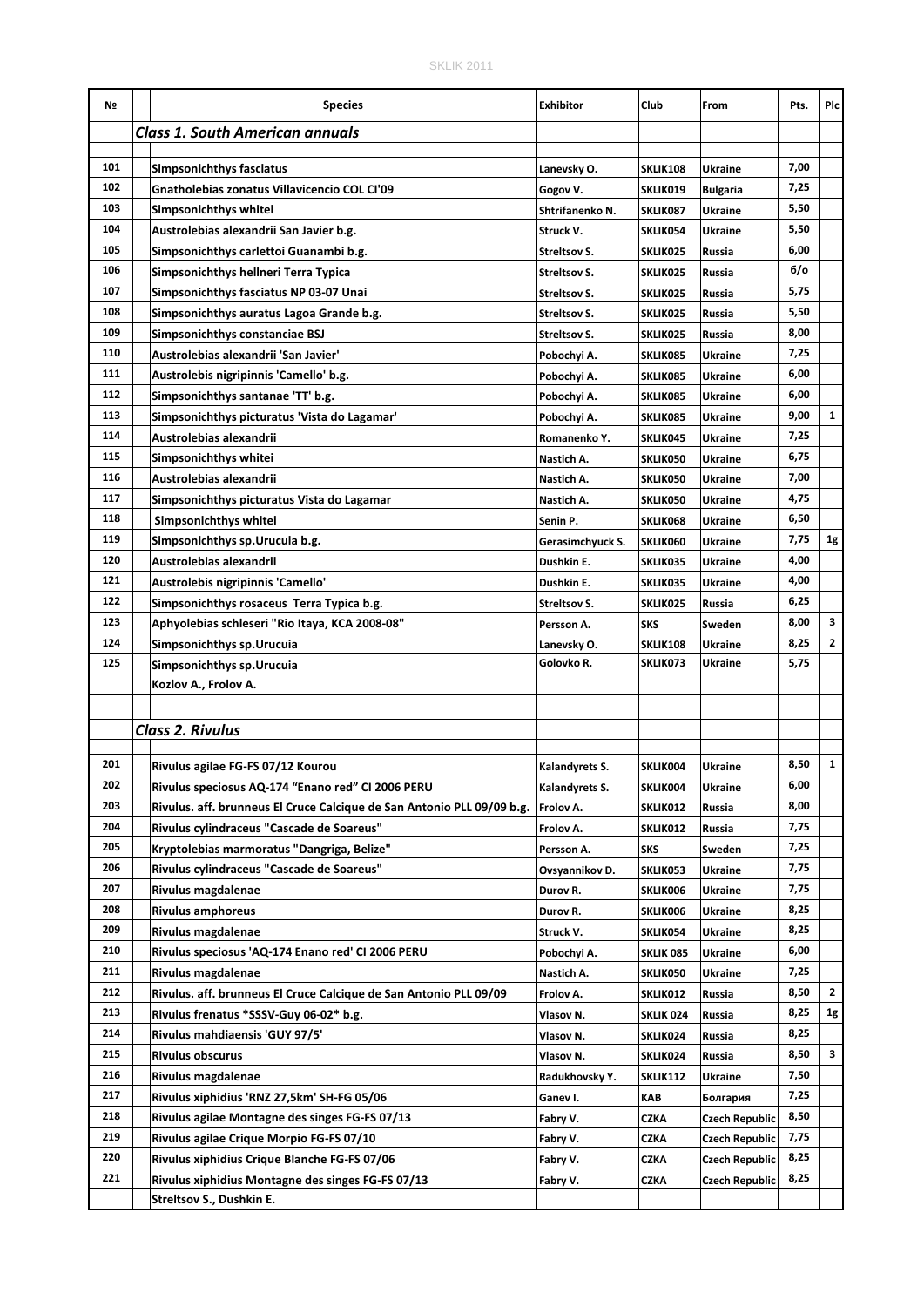| Nº  | <b>Species</b>                                                              | <b>Exhibitor</b> | Club                 | From                     | Pts.   | Plc          |
|-----|-----------------------------------------------------------------------------|------------------|----------------------|--------------------------|--------|--------------|
|     | Class 3. Fundulopanchax u Callopanchax.                                     |                  |                      |                          |        |              |
| 301 |                                                                             |                  |                      |                          | 6,50   |              |
| 302 | Fundulopanchax amieti<br>Fundulopanchax spoorenbergi                        | Durov R.         | SKLIK006             | <b>Ukraine</b>           | 6,75   |              |
| 303 | Fundulopanchax kribianus 'Mouanko'                                          | Durov R.         | SKLIK006             | <b>Ukraine</b>           | 7,25   |              |
| 304 |                                                                             | Petrick V.       | SKLIK033             | <b>Ukraine</b>           | 8,50   | $\mathbf{1}$ |
| 305 | Fundulopanchax kribianus 'Mouanko'                                          | Petrick V.       | SKLIK033<br>SKLIK087 | Ukraine                  | 7,50   |              |
| 306 | Fundulopanchax marmoratus "Mbonge"<br>Fundulopanchax oeseri GEMHS 00/45     | Shtrifanenko N.  | SKLIK021             | <b>Ukraine</b><br>Russia | $6$ /o |              |
| 307 | Fundulopanchax amieti                                                       | Torgashev S.     |                      | <b>Ukraine</b>           | 7,00   |              |
| 308 | <b>Fundulopanchax deltaensis</b>                                            | Nastich A.       | SKLIK050             |                          | 7,25   |              |
| 309 |                                                                             | Streltsov S.     | SKLIK025             | Russia                   | 7,50   |              |
| 310 | Fundulopanchax arnoldi Ughelli TR 01.<br>Fundulopanchax amieti "Ukie dwarf" | Streltsov S.     | SKLIK025             | Russia                   | 6,50   |              |
| 311 |                                                                             | Stasyk O.        | SKLIK079             | Ukraine                  | 6,25   |              |
| 312 | Fundulopanchax filamentosus "Ijebu Ode"                                     | Persson A.       | <b>SKS</b>           | Sweden                   | 8,00   | 1g           |
| 313 | Fundulopanchax marmoratus "Mbonge" b.g.                                     | Katkin K.        | SKLIK081             | <b>Ukraine</b>           | 7,75   |              |
| 314 | <b>Fundulopanchax deltaensis</b>                                            | Katkin K.        | SKLIK081             | <b>Ukraine</b>           | 8,00   |              |
| 315 | Fundulopanchax amieti                                                       | Khrenov S.       | SKLIK048             | <b>Ukraine</b>           |        |              |
|     | Fundulopanchax marmoratus "Mbonge".                                         | Khrenov S.       | SKLIK048             | Ukraine                  | 8,00   |              |
| 316 | Fundulopanchax cinnamomeus "Dakoni Bafor"                                   | Khrenov S.       | SKLIK048             | <b>Ukraine</b>           | 6,25   |              |
| 317 | Fundulopanchax sjoestedti Niger delta                                       | Ruzhichka K.     | <b>CZKA</b>          | <b>Czech Republic</b>    | 8,00   |              |
| 318 | Callopanchax monroviae "Peynesville 97 Red Form"                            | Khrenov S.       | SKLIK048             | <b>Ukraine</b>           | 8,25   | 3            |
| 319 | Fundulopanchax sjoestedti Niger delta                                       | Dufek J.         | <b>CZKA</b>          | Czech Republic           | 8,50   | $\mathbf{2}$ |
| 320 | Callopanchax toddi 'Takhori GM 97/26'                                       | Milkukh T.       | <b>DKG</b>           | Germany                  | 7,00   |              |
| 321 | Callopanchax occidentalis 'Malai 03/11'SL b.g.                              | Milkukh T.       | <b>DKG</b>           | Germany                  | 6,75   |              |
| 322 | Fundulopanchax sjoestedti Niger delta                                       | Dufek J.         | <b>CZKA</b>          | <b>Czech Republic</b>    | 6,00   |              |
| 323 | Fundulopanchax sjoestedti                                                   | Durov R.         | SKLIK006             | Ukraine                  | 7,25   |              |
| 324 | Fundulopanchax marmoratus "Mbonge".                                         | Durov R.         | SKLIK006             | Ukraine                  | 7,25   |              |
|     | Vlasov N., Golovko R.                                                       |                  |                      |                          |        |              |
|     |                                                                             |                  |                      |                          |        |              |
|     | Class 4. Fundulopanchax gardneri                                            |                  |                      |                          |        |              |
| 401 | Fundulopanchax gardneri nigerianus gold                                     | Durov R.         | SKLIK006             | <b>Ukraine</b>           | 6,25   |              |
| 402 | Fundulopanchax gardneri nigerianus P82 gold                                 | Durov R.         | SKLIK006             | <b>Ukraine</b>           | 7,75   |              |
| 403 | Fundulopanchax gardneri mamfensis "Basua"                                   | Durov R.         | SKLIK006             | <b>Ukraine</b>           | 7,00   |              |
| 404 | Fundulopanchax gardneri nigerianus P82                                      | Ovsyannikov D.   | SKLIK053             | Ukraine                  | 6,50   |              |
| 405 | Fundulopanchax gardneri gardneri Lafia gold                                 | Ovsyannikov D.   | SKLIK053             | Ukraine                  | 9,00   | 1            |
| 406 | Fundulopanchax gardneri gardneri Lafia                                      | Ovsyannikov D.   | SKLIK053             | Ukraine                  | 5,50   |              |
| 407 | Fundulopanchax gardneri nigerianus Makurdi                                  | Petrick V.       | SKLIK033             | Ukraine                  | 7,00   |              |
| 408 | Fundulopanchax gardneri nigerianus P82                                      | Shtrifanenko N.  | SKLIK087             | Ukraine                  | 6,75   |              |
| 409 | Fundulopanchax gardneri nigerianus Makurdi                                  | Struck V.        | SKLIK054             | Ukraine                  | 5,50   |              |
| 410 | Fundulopanchax gardneri nigerianus Makurdi                                  | Romanenko Y.     | SKLIK045             | Ukraine                  | 5,75   |              |
| 411 | Fundulopanchax gardneri nigerianus Makurdi b.g.                             | Lelyukh A.       | SKLIK097             | Ukraine                  | 5,50   |              |
| 412 | Fundulopanchax gardneri nigerianus Makurdi b.g.                             | Hahlev D.        | SKLIK029             | Ukraine                  | 6,00   |              |
| 413 | Fundulopanchax gardneri nigerianus Makurdi                                  | Plesheshnikov S. | SKLIK042             | Ukraine                  | 7,00   |              |
| 414 | Fundulopanchax gardneri nigerianus P82                                      | Plesheshnikov S. | SKLIK042             | Ukraine                  | 5,75   |              |
| 415 | Fundulopanchax gardneri nigerianus b.g.                                     | Pobochyi A.      | SKLIK085             | Ukraine                  | 7,75   | 1g           |
| 416 | Fundulopanchax gardneri nigerianus P82                                      | Stasyk O.        | SKLIK079             | Ukraine                  | 6,25   |              |
| 417 | Fundulopanchax gardneri gardneri "Telemu, NTC 2007-3"                       | Persson A.       | SKS                  | Sweden                   | 8,25   | $\mathbf{2}$ |
| 418 | Fundulopanchax gardneri mamfensis "Mamfe Mile 5, CB3SR 07-19"               | Persson A.       | SKS                  | Sweden                   | 8,00   | 3            |
| 419 | Fundulopanchax gardneri nigerianus "Misaje"                                 | Persson A.       | SKS                  | Sweden                   | 6/o    |              |
| 420 | Fundulopanchax gardneri gold                                                | Khrenov S.       | SKLIK048             | Ukraine                  | 7,75   |              |
| 421 | Fundulopanchax gardneri nigerianus gold                                     | Khrenov S.       | SKLIK048             | Ukraine                  | 7,25   |              |
| 422 | Fundulopanchax gardneri clauseni Akure                                      | Khrenov S.       | SKLIK048             | Ukraine                  | 6,50   |              |
| 423 | Fundulopanchax gardneri nigerianus Makurdi                                  | Ruzhichka K.     | <b>CZKA</b>          | <b>Czech Republic</b>    | 6,50   |              |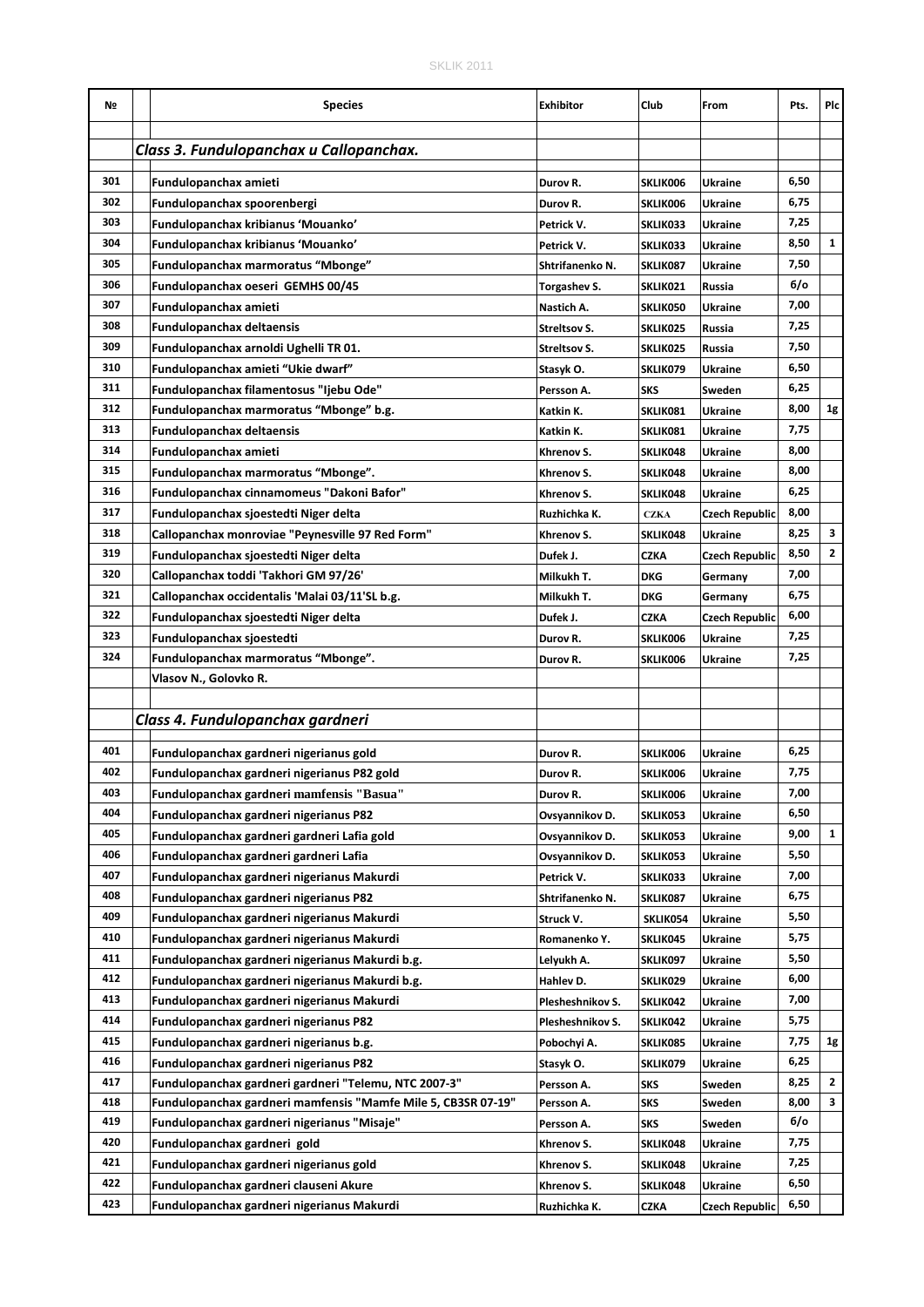| Nº  | <b>Species</b>                                              | Exhibitor           | Club            | From                  | Pts. | Plc          |
|-----|-------------------------------------------------------------|---------------------|-----------------|-----------------------|------|--------------|
| 424 | Fundulopanchax gardneri gardneri Nssuka                     | Ruzhichka K.        | CZKA            | <b>Czech Republic</b> | 7,00 |              |
|     | Tkachyuk O., Kalandyrets S.                                 |                     |                 |                       |      |              |
|     |                                                             |                     |                 |                       |      |              |
|     | <b>Class 5. Nothobranchius</b>                              |                     |                 |                       |      |              |
| 501 |                                                             |                     |                 |                       | 7,00 |              |
| 502 | Nothobranchius Iourensi TAN 2002-24                         | Frolov A.           | SKLIK012        | Russia                | 6,75 |              |
| 503 | Nothobranchius krysanovii MOZ 2004-10                       | Gorokhov V.         | SKLIK041        | Russia                |      |              |
|     | Nothobranchius guentheri                                    | Struck V.           | SKLIK054        | <b>Ukraine</b>        | 7,50 |              |
| 504 | Nothobranchius neumanni Kintiku FTZ 2009-16                 | Torgashev S.        | <b>SKLIKO21</b> | Russia                | 7,50 |              |
| 505 | Nothobranchius palmqvisti "KF 2001/1 Mwangwei-Village' b.g. | Torgashev S.        | SKLIK021        | Russia                | 5,75 |              |
| 506 | Nothobranchius eggersi 'TSTS 2010-14' red b.g.              | Aksyonov M.         | SKLIK002        | Russia                | 7,25 |              |
| 507 | Nothobranchius taeniopygus Llalanguro TZ 2008/16            | Aksyonov M.         | SKLIK002        | Russia                | 6,00 |              |
| 508 | Nothobranchius kuhntae 'Rio Savane, MZCS2009-233'           | Aksyonov M.         | SKLIK002        | Russia                | 7,25 |              |
| 509 | Nothobranchius furzeri 'Mazimechopes River, MOZ 2004-13'    | Aksyonov M.         | SKLIK002        | Russia                | 6,75 |              |
| 510 | Nothobranchius rubripinnis 'TAN RB 05 Kiziko'               | Romanenko Y.        | SKLIK045        | <b>Ukraine</b>        | 5,75 |              |
| 511 | Nothobranchius eggersi blue 'TAN RB 05/43                   | Romanenko Y.        | SKLIK045        | <b>Ukraine</b>        | 6,50 |              |
| 512 | Nothobranchius rachovii 'Biera 98' b.g.                     | Romanenko Y.        | SKLIK045        | <b>Ukraine</b>        | 7,00 |              |
| 513 | Nothobranchius rubripinnis 'TAN RB 05 Kiziko'               | Hahlev D.           | SKLIK029        | <b>Ukraine</b>        | 6,25 |              |
| 514 | Nothobranchius guentheri Zanzibar b.g.                      | Hahlev D.           | SKLIK029        | <b>Ukraine</b>        | 7,00 |              |
| 515 | Nothobranchius guentheri Zanzibar                           | Senin P.            | SKLIK068        | <b>Ukraine</b>        | 7,50 |              |
| 516 | Nothobranchius eggersi blue 'TAN RB 05/43                   | Gerasimchyuck S.    | SKLIK060        | <b>Ukraine</b>        | 8,75 | $\mathbf{1}$ |
| 517 | Nothobranchius patrizii                                     | Gerasimchyuck S.    | SKLIK060        | Ukraine               | 8,00 |              |
| 518 | Nothobranchius rachovii "Biera 98" b.g.                     | Struck V.           | SKLIK054        | <b>Ukraine</b>        | 8,00 |              |
| 519 | Nothobranchius eggersi 'TSTS 2010-13' red                   | Ostroukhov D.       | SKLIK043        | Russia                | 6,50 |              |
| 520 | Nothobranchius sp. Caprive Sambalala NA 2007-1              | Ostroukhov D.       | SKLIK043        | Russia                | 6,00 |              |
| 521 | Nothobranchius melanospilus TSTS 2010-16                    | Ostroukhov D.       | SKLIK043        | Russia                | 7,00 |              |
| 522 | Nothobranchius ugandensis Aboke UGN 2009-6                  | Ostroukhov D.       | SKLIK043        | Russia                | 6,75 |              |
| 523 | Nothobranchius korthausae Mafia Island TZN 2008-4 b.g.      | Ostroukhov D.       | SKLIK043        | Russia                | 6/о  |              |
| 524 | Nothobranchius rachovii red                                 | Streltsov S.        | <b>SKLIK025</b> | Russia                | 8,00 |              |
| 525 | Nothobranchius rachovii blue b.g.                           | Streltsov S.        | SKLIK025        | Russia                | 8,25 | 1g           |
| 526 | Nothobranchius rachovii albino                              | Streltsov S.        | SKLIK025        | Russia                | 7,00 |              |
| 527 | Nothobranchius malaissei Sange DRCH 2008-06                 | <b>Streltsov S.</b> | SKLIK025        | Russia                | 8,00 |              |
| 528 | Nothobranchius hassoni Bukeya DRCH 2008-10                  | Streltsov S.        | SKLIK025        | Russia                | 8,25 | 2            |
| 529 | Nothobranchius orthonotus Bala-Bala MZCS 2008-122           | Streltsov S.        | SKLIK025        | <b>Russia</b>         | 7,25 |              |
| 530 | Nothobranchius sp. Piti river TSTS 2010-07                  | Streltsov S.        | SKLIK025        | <b>Russia</b>         | 8,00 | 3            |
| 531 | Nothobranchius lourensi TSTS 2010-12                        | Streltsov S.        | <b>SKLIK025</b> | Russia                | 7,50 |              |
| 532 | Nothobranchius janpapi TSTS 2010-16                         | <b>Streltsov S.</b> | SKLIK025        | Russia                | 7,75 |              |
| 533 | Nothobranchius kilomberoensis FTZ 2010-18                   | Streltsov S.        | <b>SKLIK025</b> | Russia                | 7,75 |              |
| 534 | Nothobranchius krysanovii Quelimane MZCS 2009-249           | Streltsov S.        | SKLIK025        | Russia                | 7,75 |              |
| 535 | Nothobranchius albimarginatus Kitonga TZL 2001-55           | Streltsov S.        | SKLIK025        | Russia                | 7,50 |              |
| 536 | Nothobranchius lucius TSTS 2010-11                          | Pobochyi A.         | SKLIK085        | Ukraine               | 6,00 |              |
| 537 | Nothobranchius melanospilus TSTS 2010-16                    | Pobochyi A.         | SKLIK085        | Ukraine               | 7,50 |              |
| 538 | Fundulosoma thierryi 'GHN 2006-2'                           | Lanevsky O.         | <b>SKLIK108</b> | <b>Ukraine</b>        | 7,75 |              |
| 539 | Nothobranchius flammicomantis Kisaki TAN 1995-5             | Gorokhov V.         | SKLIK041        | Russia                | 7,00 |              |
| 540 | Nothobranchius rachovii red                                 | Katkin K.           | <b>SKLIK081</b> | Ukraine               | 6/о  |              |
| 541 | Nothobranchius lucius TSTS 2010-11                          | Katkin K.           | <b>SKLIK081</b> | Ukraine               | 5,50 |              |
| 542 | Nothobranchius lourensi TSTS 2010-12 b.g.                   | Ruzhichka K.        | CZKA            | Czech Republic        | 8,00 |              |
|     | Golovko R., Bruckler K.                                     |                     |                 |                       |      |              |
|     |                                                             |                     |                 |                       |      |              |
|     | <b>Class 6. Aphyosemion</b>                                 |                     |                 |                       |      |              |
|     |                                                             |                     |                 |                       |      |              |
| 601 | Aphyosemion elberti CSTS 07/02                              | Kalandyrets S.      | SKLIK004        | Ukraine               | 7,50 |              |
| 602 | Scriptaphyosemion geryi CI 99                               | Kalandyrets S.      | SKLIK004        | Ukraine               | 8,00 |              |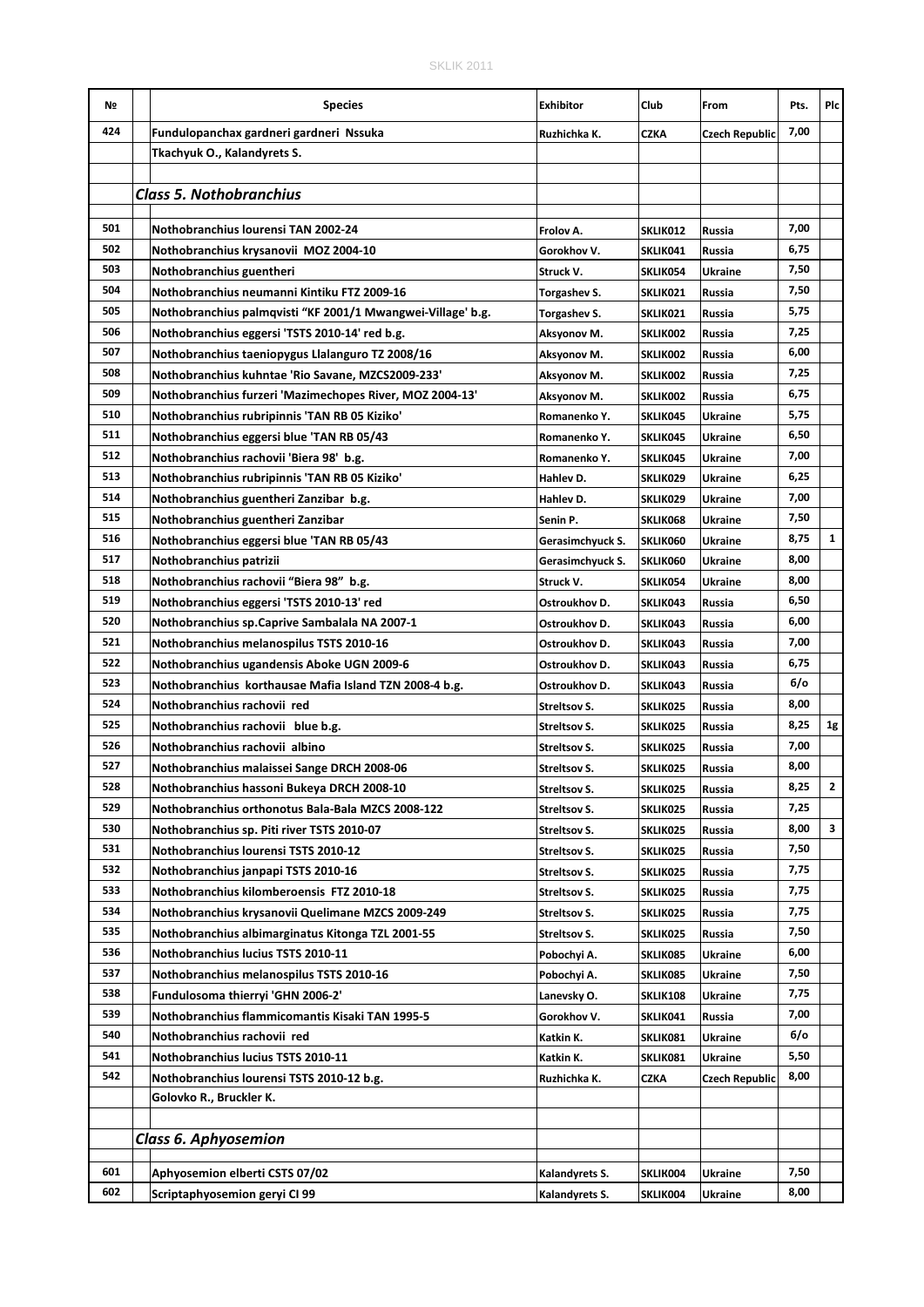| Nº  | <b>Species</b>                                                           | <b>Exhibitor</b>   | Club            | From           | Pts. | Plc            |
|-----|--------------------------------------------------------------------------|--------------------|-----------------|----------------|------|----------------|
| 603 | Aphyosemion exiguum 'GKCAR 90/8'                                         | Lanevsky O.        | <b>SKLIK108</b> | <b>Ukraine</b> | 6/0  |                |
| 604 | Scriptaphyosemion geryi CI 99                                            | Ovsyannikov D.     | SKLIK053        | Ukraine        | 7,25 |                |
| 605 | Scriptaphyosemion cauveti                                                | Durov R.           | SKLIK006        | Ukraine        | 6,25 |                |
| 606 | <b>Aphyosemion striatum</b>                                              | Durov R.           | SKLIK006        | <b>Ukraine</b> | 7,75 |                |
| 607 | Aphyosemion ogoense GHP 80/24                                            | Khrenov S.         | SKLIK048        | <b>Ukraine</b> | 8,25 |                |
| 608 | Aphyosemion elberti 'Sambolobo'                                          | Shtrifanenko N.    | SKLIK087        | Ukraine        | 4,25 |                |
| 609 | Aphyosemion elberti 'Santchou'                                           | Shtrifanenko N.    | SKLIK 087       | <b>Ukraine</b> | 6,75 |                |
| 610 | <b>Aphyosemion striatum</b>                                              | Shtrifanenko N.    | SKLIK 087       | <b>Ukraine</b> | 7,00 |                |
| 611 | <b>Aphyosemion striatum</b>                                              | Struck V.          | SKLIK054        | <b>Ukraine</b> | 7,25 |                |
| 612 | <b>Aphyosemion striatum</b>                                              | Romanenko Y.       | SKLIK045        | <b>Ukraine</b> | 6/0  |                |
| 613 | <b>Aphyosemion striatum</b>                                              | Senin P.           | SKLIK068        | <b>Ukraine</b> | 6,50 |                |
| 614 | Scriptaphyosemion etzeli                                                 | Dushkin E.         | SKLIK035        | <b>Ukraine</b> | 8,50 |                |
| 615 | Diapteron cyanostictum SAM GBN 88/29 b.g.                                | Dushkin E.         | SKLIK035        | <b>Ukraine</b> | 8,75 | 1g             |
| 616 | Aphyosemion exiguum 'GKCAR 90/8' b.g.                                    | Lanevsky O.        | SKLIK108        | <b>Ukraine</b> | 7,75 |                |
| 617 | Aphyosemion hera 'ARK 1-2/96'                                            | Stasyk O.          | SKLIK079        | Ukraine        | 8,50 |                |
| 618 | Aphyosemion primigenium b.g.                                             | Stasyk O.          | SKLIK079        | <b>Ukraine</b> | 7,50 |                |
| 619 | Aphyosemion amoenum 'Pouma'                                              | Vlasov N.          | SKLIK024        | Russia         | 8,00 |                |
| 620 | Aphyosemion congicum 'Z82/17'                                            | Vlasov N.          | SKLIK024        | Russia         | 8,00 |                |
| 621 | Aphyosemion elberti 'Ntui'                                               | Vlasov N.          | SKLIK024        | Russia         | 6/o  |                |
| 622 | Aphyosemion elberti BLLMC 05/09 Ceti Diang                               | Vlasov N.          | SKLIK024        | Russia         | 8,50 |                |
| 623 | Aphyosemion.elberti 'Ndokayo, JVC 08'                                    | Vlasov N.          | SKLIK024        | Russia         | 9,00 | $\overline{2}$ |
| 624 | Aphyosemion elberti 'Ndokayo, JVC 08' b.g.                               | Vlasov N.          | SKLIK024        | Russia         | 6/o  |                |
| 625 | Aphyosemion exiguum 'GKCAR 90/8'                                         | Durov R.           | SKLIK006        | <b>Ukraine</b> | 8,25 |                |
| 626 | Aphyosemion exiguum 'GKCAR 90/8'                                         | Vlasov N.          | SKLIK024        | Russia         | 8,25 |                |
| 627 | Scriptaphyosemion schmitti 'Juarzon'                                     | Khrenov S.         | SKLIK048        | <b>Ukraine</b> | 8,75 |                |
| 628 | Aphyosemion exigoideum 'Mandilou GEM 2006-6'                             | Khrenov S.         | SKLIK048        | <b>Ukraine</b> | 8,50 |                |
| 629 | Aphyosemion exiguum 'SE 99/5'                                            | Khrenov S.         | SKLIK048        | Ukraine        | 8,50 |                |
| 630 | Aphyosemion elberti 'Santchou'                                           | Khrenov S.         | SKLIK048        | Ukraine        | 8,25 |                |
| 631 | Aphyosemion hera 'ARK 1-2/96'                                            | Khrenov S.         | SKLIK048        | <b>Ukraine</b> | 8,50 |                |
| 632 | Aphyosemion elberti 'Sambolobo'                                          | Khrenov S.         | SKLIK048        | <b>Ukraine</b> | 7,50 |                |
| 633 | Diapteron cyanostictum SAM GBN 88/29                                     | Khrenov S.         | SKLIK048        | <b>Ukraine</b> | 9,00 | 3              |
| 634 | Diapteron fulgens LEC 93/7                                               | Khrenov S.         | SKLIK048        | <b>Ukraine</b> | 9,25 | $\mathbf{1}$   |
| 635 | Diapteron georgie GWN 86/2                                               | Khrenov S.         | SKLIK048        | <b>Ukraine</b> | 8,75 |                |
| 636 | Aphyosemion loussense RPC 78/33                                          | Khrenov S.         | SKLIK048        | Ukraine        | 7,50 |                |
| 637 | Scriptapyosemion cauveti 'Siramousaya, GRCH 93/238' b.g.                 | Truckenbrodt M.    | DKG             | Germany        | 7,00 |                |
| 638 | Aphyosemion gabunense gabunense 'GBG 93-30'                              | Vandersmissen J.P. | <b>AKFB</b>     | <b>Belgium</b> | 7,75 |                |
| 639 | Aphyosemion elberti 'Ndokayo, JVC 08' b.g.                               | Ruzhichka K.       | CZKA            | Czech Republic | 8,50 |                |
| 640 | Aphyosemion gabunense gabunense 'GBG 93-30'                              | Ippersiel M.       | AKFB            | Belgium        | 7,75 |                |
| 641 | Aphyosemion loussense RPC 78/33                                          | Radukhovsky Y.     | SKLIK112        | Ukraine        | 8,00 |                |
|     | Streltsov S., Pobochyi A.                                                |                    |                 |                |      |                |
|     |                                                                          |                    |                 |                |      |                |
|     | Class 7. Aphyosemion calliurum group                                     |                    |                 |                |      |                |
| 701 |                                                                          |                    |                 |                | 8,00 | 3              |
| 702 | Aphyosemion australe orange spotless<br>Aphyosemion australe orange b.g. | Shtrifanenko N.    | SKLIK087        | Ukraine        | 6,50 |                |
| 703 |                                                                          | Struck V.          | SKLIK054        | Ukraine        | 6,25 |                |
| 704 | Aphyosemion australe orange                                              | Lelyukh A.         | SKLIK097        | Ukraine        | 7,25 |                |
| 705 | Aphyosemion australe orange spotless                                     | Hahlev D.          | SKLIK029        | Ukraine        | 6,50 |                |
| 706 | Aphyosemion australe orange spotless                                     | Nastich A.         | <b>SKLIK050</b> | Ukraine        | 7,00 |                |
| 707 | Aphyosemion australe orange                                              | Senin P.           | SKLIK068        | Ukraine        | 8,25 | 2              |
| 708 | Aphyosemion calliurum CI 2007 Nigeria                                    | Dushkin E.         | SKLIK035        | Ukraine        | 7,00 | 1g             |
| 709 | Aphyosemion australe orange b.g.                                         | Dushkin E.         | SKLIK035        | Ukraine        | 7,00 |                |
| 710 | <b>Aphyosemion australe</b>                                              | Pokoruk A.         | SKLIK104        | Ukraine        |      |                |
|     | Aphyosemion celiae Ebonji                                                | Lanevsky O.        | <b>SKLIK108</b> | Ukraine        | 7,25 |                |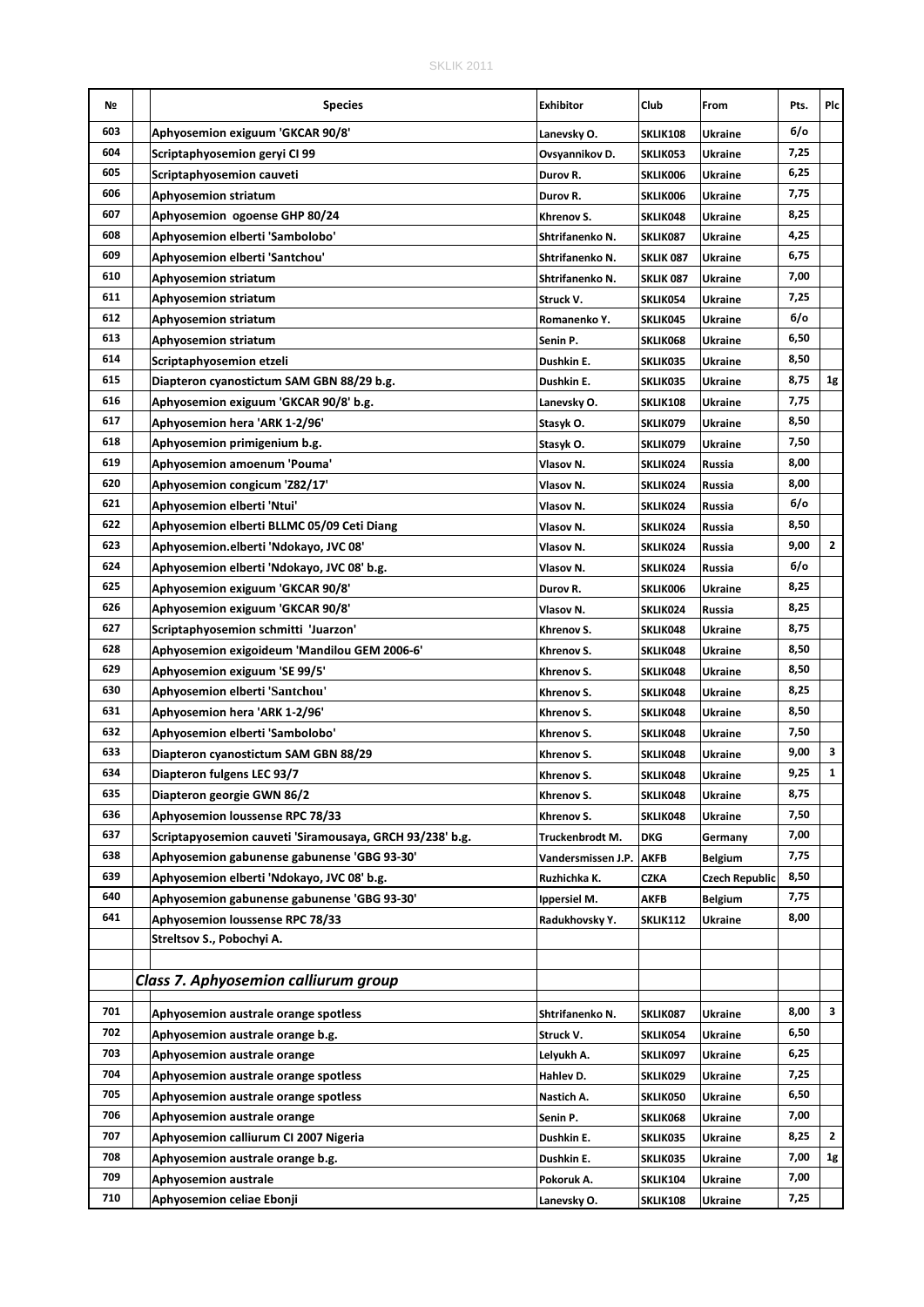| Nº  | <b>Species</b>                                                                       | Exhibitor                | Club                   | From                  | Pts.         | Plc          |
|-----|--------------------------------------------------------------------------------------|--------------------------|------------------------|-----------------------|--------------|--------------|
| 711 | Aphyosemion australe orange spotless                                                 | Khrenov S.               | SKLIK048               | <b>Ukraine</b>        | 7,25         |              |
| 712 | Aphyosemion australe Hjerreseni spotless b.g.                                        | Ruzhichka K.             | <b>CZKA</b>            | <b>Czech Republic</b> | 6,75         |              |
| 713 | Aphyosemion astrale CAP Esterias BSWG 97/24                                          | Ruzhichka K.             | CZKA                   | <b>Czech Republic</b> | 9,00         | 1            |
| 714 | <b>Aphyosemion australe</b>                                                          | Radukhovsky Y.           | SKLIK112               | <b>Ukraine</b>        | 7,25         |              |
| 715 | Aphyosemion celiae "Ebonji"                                                          | Radukhovsky Y.           | SKLIK112               | Ukraine               | 7,50         |              |
|     | Vlasov N., Ostroukhov D.                                                             |                          |                        |                       |              |              |
|     |                                                                                      |                          |                        |                       |              |              |
|     | <b>Class 8. Chromaphyosemion</b>                                                     |                          |                        |                       |              |              |
| 801 |                                                                                      |                          |                        |                       |              |              |
| 802 | Chromaphyosemion bitaeniatum                                                         | Kalandyrets S.           | SKLIK004               | Ukraine               | 6,75         |              |
| 803 | Chromaphyosemion poliaki "CMM 41"                                                    | Ovsyannikov D.           | SKLIK053               | <b>Ukraine</b>        | 7,00         |              |
| 804 | Chromaphyosemion splendopleure CMM 50                                                | Ovsyannikov D.           | SKLIK053               | <b>Ukraine</b>        | 5,75         |              |
| 805 | Chromaphyosemion alpha "Cap Esterias, LEC 93/26"                                     | Shtrifanenko N.          | SKLIK087               | Ukraine               | 7,25<br>8,50 | $\mathbf{2}$ |
| 806 | Chromaphyosemion bitaeniatum 'Afanyangan TMBB 90/13'                                 | <b>Streltsov S.</b>      | SKLIK025               | Russia                | 6,75         |              |
| 807 | Chromaphyosemion bitaeniatum                                                         | Lelyukh A.               | SKLIK097               | <b>Ukraine</b>        | 8,25         | 3            |
| 808 | Chromaphyosemion poliaki "CMM 41"                                                    | Romanenko Y.             | SKLIK045               | <b>Ukraine</b>        | 7,50         |              |
| 809 | Chromaphyosemion poliaki "CMM 41"                                                    | Senin P.                 | SKLIK068               | <b>Ukraine</b>        | 8,00         |              |
| 810 | Chromaphyosemion volcanum CSTS 07/11                                                 | Dushkin E.               | SKLIK035               | Ukraine               | 7,50         |              |
| 811 | Chromaphyosemion loennbergii CSTS 07/08 b.g.<br>Chromaphyosemion poliaki CMM 41 b.g. | Dushkin E                | SKLIK035               | <b>Ukraine</b>        | 7,50         |              |
| 812 | Chromaphyosemion alpha Cap Esterias LEC 93/26                                        | Dushkin E.<br>Dushkin E. | SKLIK035<br>SKLIK035   | Ukraine<br>Ukraine    | 8,00         |              |
| 813 | Chromaphyosemion bivittatum "Funge"                                                  | Pokoruk A.               |                        | Ukraine               | 6,50         |              |
| 814 | Chromaphyosemion ecucuense "Rio Muni, GEMLBJ 03-42"                                  | Persson A.               | SKLIK104<br><b>SKS</b> | Sweden                | 7,50         |              |
| 815 | Chromaphyosemion volcanum CSTS 07/16                                                 | Lanevsky O.              | SKLIK108               | <b>Ukraine</b>        | 6,75         |              |
| 816 | Chromaphyosemion volcanum CSTS 07/16 b.g.                                            | Lanevsky O.              | SKLIK108               | <b>Ukraine</b>        | 6,50         |              |
| 817 | Chromaphyosemion volcanum CSTS 07/11 b.g.                                            | Lanevsky O.              | SKLIK108               | <b>Ukraine</b>        | 7,75         |              |
| 818 | Chromaphyosemion volcanum                                                            | Plesheshnikov S.         | SKLIK042               | Ukraine               | 8,00         |              |
| 819 | Chromaphyosemion bitaeniatum Lagos rouge                                             | Ruzhichka K.             | <b>CZKA</b>            | <b>Czech Republic</b> | 7,75         |              |
| 820 | Chromaphyosemion bitaeniatum Zagnanado                                               | Khrenov S.               | SKLIK048               | <b>Ukraine</b>        | 7,75         |              |
| 821 | Chromaphyosemion bivittatum "Funge"                                                  | Khrenov S.               | SKLIK048               | <b>Ukraine</b>        | 7,25         |              |
| 822 | Chromaphyosemion alpha "Cap Esterias, LEC 93/26"                                     | Khrenov S.               | SKLIK048               | Ukraine               | 6,50         |              |
| 823 | Chromaphyosemion poliaki Bolifamba                                                   | Khrenov S.               | SKLIK048               | Ukraine               | 9,00         | $\mathbf{1}$ |
| 824 | Chromaphyosemion bitaeniatum Lagos rouge                                             | Ruzhichka K.             | CZKA                   | <b>Czech Republic</b> | 7,50         |              |
| 825 | Chromaphyosemion poliaki Bolifamba                                                   | Ruzhichka K.             | CZKA                   | <b>Czech Republic</b> | 6,00         |              |
| 826 | Chromaphyosemion bivittatum "Funge" CI 98                                            | Ruzhichka K.             | <b>CZKA</b>            | <b>Czech Republic</b> | 5,75         |              |
| 827 | Chromaphyosemion bivittatum "Funge" b.g.                                             | Radukhovsky Y.           | SKLIK112               | <b>Ukraine</b>        | 8,00         |              |
| 828 | Chromaphyosemion bitaeniatum Lagos rouge b.g.                                        | Ruzhichka K.             | <b>CZKA</b>            | <b>Czech Republic</b> | 9,75         | 1g           |
| 829 | Chromaphyosemion loennbergii CSTS 07/08                                              | Shtrifanenko N.          | SKLIK087               | Ukraine               | $6$ /o       |              |
|     | Aksyonov M., Struck V.                                                               |                          |                        |                       |              |              |
|     |                                                                                      |                          |                        |                       |              |              |
|     | Class 9. Epiplatys, Aplocheilus, Pachypanchax.                                       |                          |                        |                       |              |              |
|     |                                                                                      |                          |                        |                       |              |              |
| 901 | Epiplatys dageti monroviae                                                           | Lanevsky O.              | SKLIK108               | Ukraine               | 3,75         |              |
| 902 | Pachypanchax playfairii b.g.                                                         | Ovsyannikov D.           | SKLIK053               | Ukraine               | 8,25         | 1g           |
| 903 | <b>Aplocheilus lineatus</b>                                                          | Shtrifanenko N.          | SKLIK087               | Ukraine               | 5,75         |              |
| 904 | Aplocheilus panchax                                                                  | Struck V.                | <b>SKLIK054</b>        | Ukraine               | 6,00         |              |
| 905 | Pseudepiplatys annulatus                                                             | Struck V.                | SKLIK054               | Ukraine               | 7,00         |              |
| 906 | Aplocheilus lineatus gold b.g.                                                       | Struck V.                | SKLIK054               | Ukraine               | 7,25         |              |
| 907 | Epiplatys dageti dageti                                                              | Struck V.                | SKLIK054               | Ukraine               | 7,25         |              |
| 908 | Aplocheilus lineatus gold                                                            | Romanenko Y.             | SKLIK045               | Ukraine               | 7,25         | 3            |
| 909 | Epiplatys dageti dageti                                                              | Lelyukh A.               | SKLIK097n              | Ukraine               | 7,00         |              |
| 910 | Aplocheilus lineatus gold                                                            | Hahlev D.                | SKLIK029               | Ukraine               | 6,50         |              |
| 911 | Pseudepiplatys annulatus                                                             | Senin P.                 | SKLIK068               | Ukraine               | 3,75         |              |